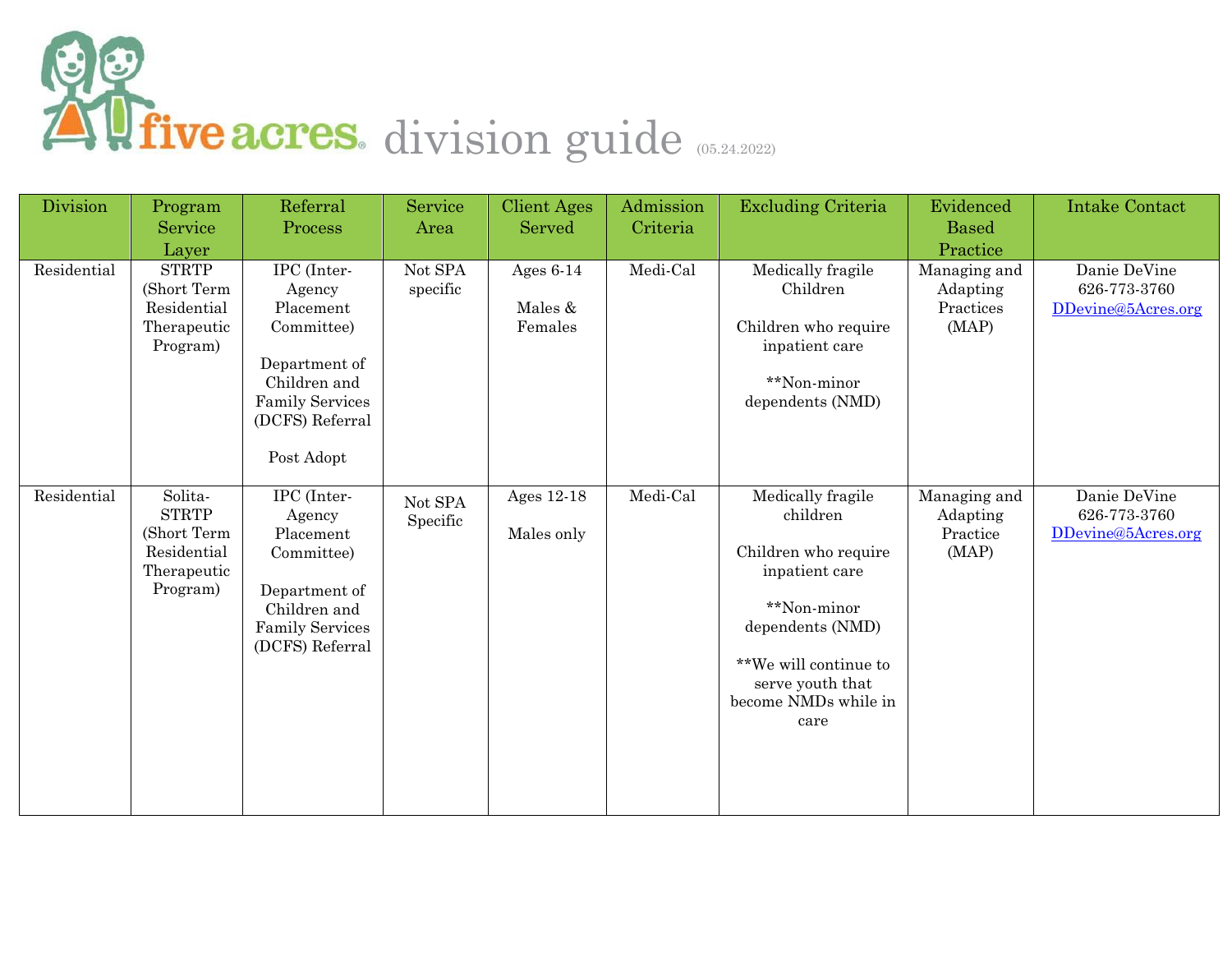| Residential | $\mathrm{Colby}-$<br><b>STRTP</b> | IPC (Inter-<br>Agency              | Not SPA<br>Specific       | Ages $6-14$               | Medi-Cal                  | Medically fragile<br>children                  | Managing and<br>Adapting | Danie DeVine<br>626-773-3760 |
|-------------|-----------------------------------|------------------------------------|---------------------------|---------------------------|---------------------------|------------------------------------------------|--------------------------|------------------------------|
|             | (Short Term                       | Placement                          |                           | Males Only                |                           |                                                | Practice                 | DDevine@5Acres.org           |
|             | Residential                       | Committee)                         |                           |                           |                           | Children who require                           | (MAP)                    |                              |
|             | Therapeutic                       |                                    |                           |                           |                           | inpatient care                                 |                          |                              |
|             | Program)                          | Department of                      |                           |                           |                           |                                                |                          |                              |
|             |                                   | Children and                       |                           |                           |                           | **Non-minor                                    |                          |                              |
|             |                                   | <b>Family Services</b>             |                           |                           |                           | dependents (NMD)                               |                          |                              |
|             |                                   | (DCFS) Referral                    |                           |                           |                           |                                                |                          |                              |
|             |                                   |                                    |                           |                           |                           |                                                |                          |                              |
| Residential | Transitional<br>Shelter           | Department of<br>Children and      | Not SPA                   | Ages $6-14$               | Medi-Cal                  | Medically fragile<br>children                  | $\rm N/A$                | Danie DeVine<br>626-773-3760 |
|             | Care (TSC)                        | <b>Family Services</b>             | Specific                  | Males and                 |                           |                                                |                          | DDevine@5Acres.org           |
|             |                                   | (DCFS) Referral                    |                           | Females                   |                           |                                                |                          |                              |
|             |                                   |                                    |                           |                           |                           |                                                |                          |                              |
|             |                                   |                                    |                           |                           |                           |                                                |                          |                              |
|             |                                   |                                    |                           |                           |                           |                                                |                          |                              |
|             |                                   |                                    |                           |                           |                           |                                                |                          |                              |
| Residential | Private                           | For More                           | For More                  | For More                  | For More                  | For More information                           | For More                 | Lizette Hooker               |
|             | Health                            | information on                     | information<br>on Private | information               | information<br>on Private | on Private Health Care<br>Residential Services | information on           | 626-773-3746                 |
|             | Care<br>(PHC)                     | Private Health<br>Care Residential | Health Care               | on Private<br>Health Care | Health Care               | contact Lizette Hooker                         | Private Health<br>Care   | LHooker@5acres.org           |
|             | Residential                       | Services contact                   | Residential               | Residential               | Residential               |                                                | Residential              |                              |
|             |                                   | Lizette Hooker                     | Services                  | Services                  | Services                  |                                                | Services                 | If you are a hospital or     |
|             |                                   |                                    | contact                   | contact                   | contact                   |                                                | contact                  | health care                  |
|             |                                   |                                    | Lizette                   | Lizette                   | Lizette                   |                                                | Lizette Hooker           | organization interested      |
|             |                                   |                                    | Hooker                    | Hooker                    | Hooker                    |                                                |                          | in these services for        |
|             |                                   |                                    |                           |                           |                           |                                                |                          | your patients contact        |
|             |                                   |                                    |                           |                           |                           |                                                |                          | <b>Edwin Quiles</b>          |
|             |                                   |                                    |                           |                           |                           |                                                |                          | EQuiles@5acres.org           |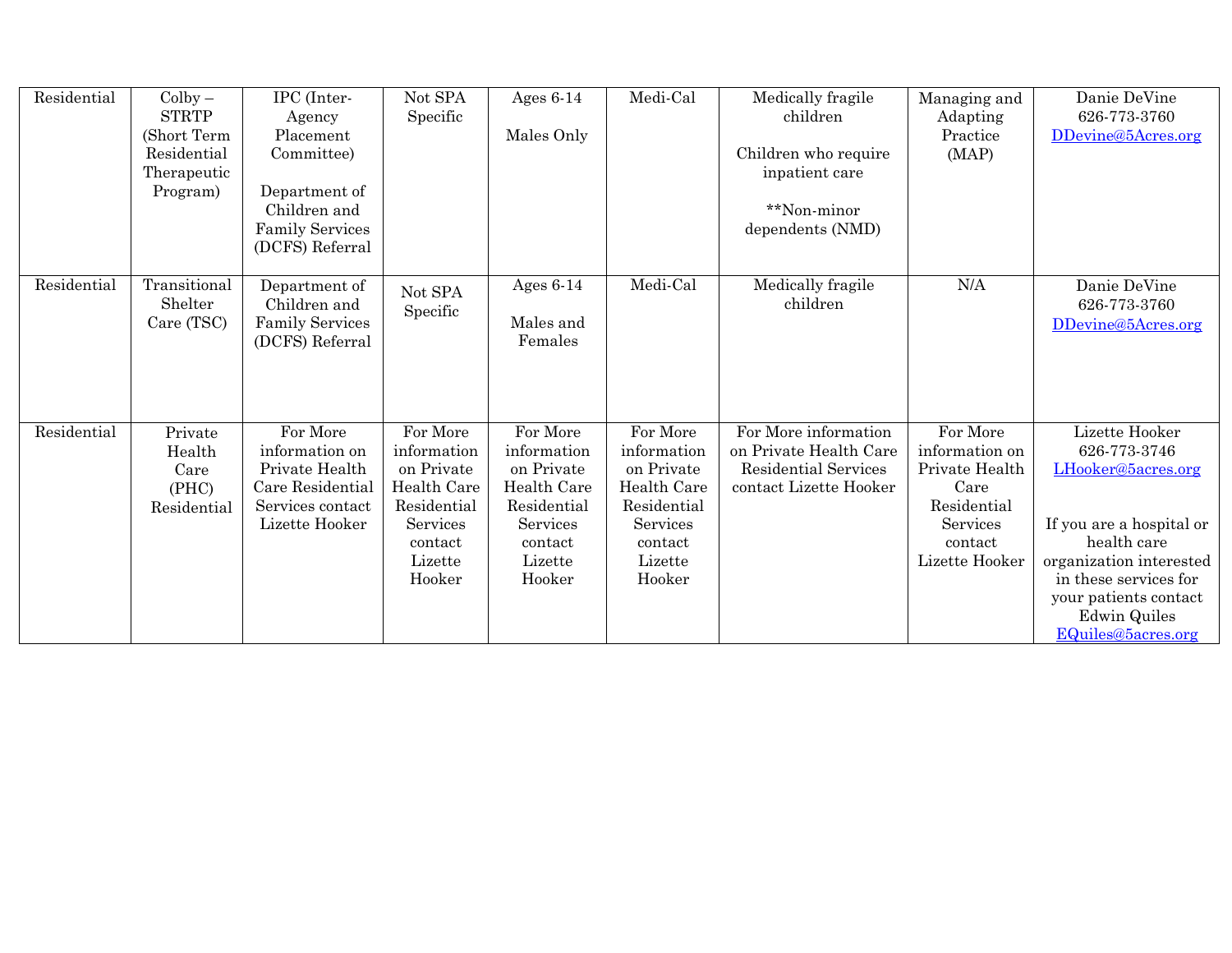| Permanency | Foster      | Department  | <b>SPA 1-8</b> | Ages $0-21$ | Department  | Out of state placement | Managing     | Mirella Garcia       |
|------------|-------------|-------------|----------------|-------------|-------------|------------------------|--------------|----------------------|
|            | Care-       | of Children | and            |             | of Children |                        | And Adapting | 626-214-0452         |
|            | <b>DCFS</b> | and Family  | Orange         | Males &     | and Family  |                        | Practice     | MGarcia@5acres.org   |
|            |             | Services    | and San        | Females     | Services    |                        | (MAP)        |                      |
|            |             | (DCFS)      | Bernar-        |             | (DCFS)      |                        |              | Or                   |
|            |             | Referral    | dino and       |             |             |                        |              |                      |
|            |             |             | Riverside      |             | Current     |                        |              | Laura De la Cruz     |
|            |             |             | Counties       |             | dependent   |                        |              | 626 214 0363         |
|            |             |             |                |             | child of    |                        |              | Ldelacruz@5acres.org |
|            |             |             | Potential      |             | County      |                        |              |                      |
|            |             |             | for out of     |             |             |                        |              |                      |
|            |             |             | these          |             |             |                        |              |                      |
|            |             |             | counties       |             |             |                        |              |                      |
|            |             |             |                |             |             |                        |              |                      |
|            |             |             |                |             |             |                        |              |                      |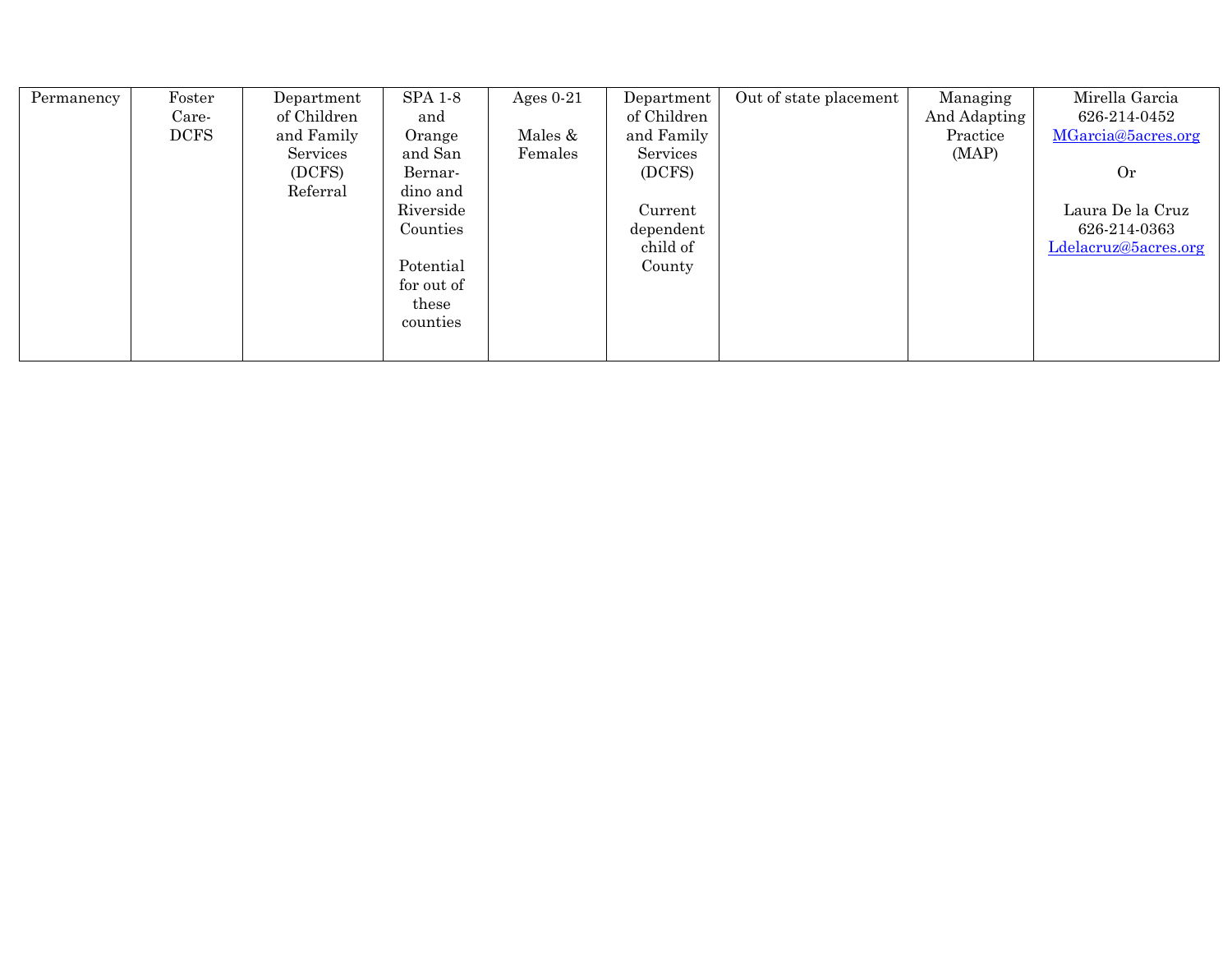| Permanency | Intensive<br>Services<br>Foster<br>Care (ISFC)               | Department<br>of Children<br>and Family<br>Services<br>(DCFS)<br>Referral                                                                          | <b>SPA 1-8</b>   | Ages $0-21$<br>Males &<br>Females | Children who are<br>identified as<br>emotionally disturbed<br>or have a serious<br>behavioral problem.<br>As a result, the child<br>may have been placed<br>in an STRTP, and<br>assessed by county<br>interagency review<br>team.                                                                                                                                                                                                         | Must be<br>approved by<br>interagency<br>review team                                                              | Trauma<br>Focused<br>Cognitive<br>Behavior<br>Therapy<br>(TFCBT)<br>Managing<br>And Adapting<br>Practice<br>(MAP) | Laura De la Cruz<br>626-214-0363<br>Ldelacruz@5acres.org                |
|------------|--------------------------------------------------------------|----------------------------------------------------------------------------------------------------------------------------------------------------|------------------|-----------------------------------|-------------------------------------------------------------------------------------------------------------------------------------------------------------------------------------------------------------------------------------------------------------------------------------------------------------------------------------------------------------------------------------------------------------------------------------------|-------------------------------------------------------------------------------------------------------------------|-------------------------------------------------------------------------------------------------------------------|-------------------------------------------------------------------------|
| Permanency | APSS-<br>Adoption<br>Promotion<br>and<br>Support<br>Services | Department<br>of Children<br>and Family<br>Services<br>(DCFS)<br>Referral<br>Parents can self-<br>refer through<br>Post Adoption<br>Services (PAS) | SPA <sub>3</sub> | Ages $0-21$<br>Males &<br>Females | Medi-Cal<br>Child must have been<br>adopted through LA<br>County or a current<br>dependent child of LA<br>County.<br>The child and family<br>can be at any place<br>along the adoption<br>plan, including a<br>child in foster care or<br>residential care that<br>is "hesitant" about<br>being adopted or was<br>adopted several years<br>ago.<br>For mental health<br>services: Medi-Cal Or<br>DCFS funded for non-<br>matched families | Adopted<br>international-<br>ly or privately<br>Child placed<br>through a<br>county other<br>than Los<br>Angeles. | Managing And<br>Adapting<br>Practice<br>(MAP)                                                                     | Jill Mattinson<br>Cruz<br>626-214-0461<br>JMattinsonCruz@<br>5acres.org |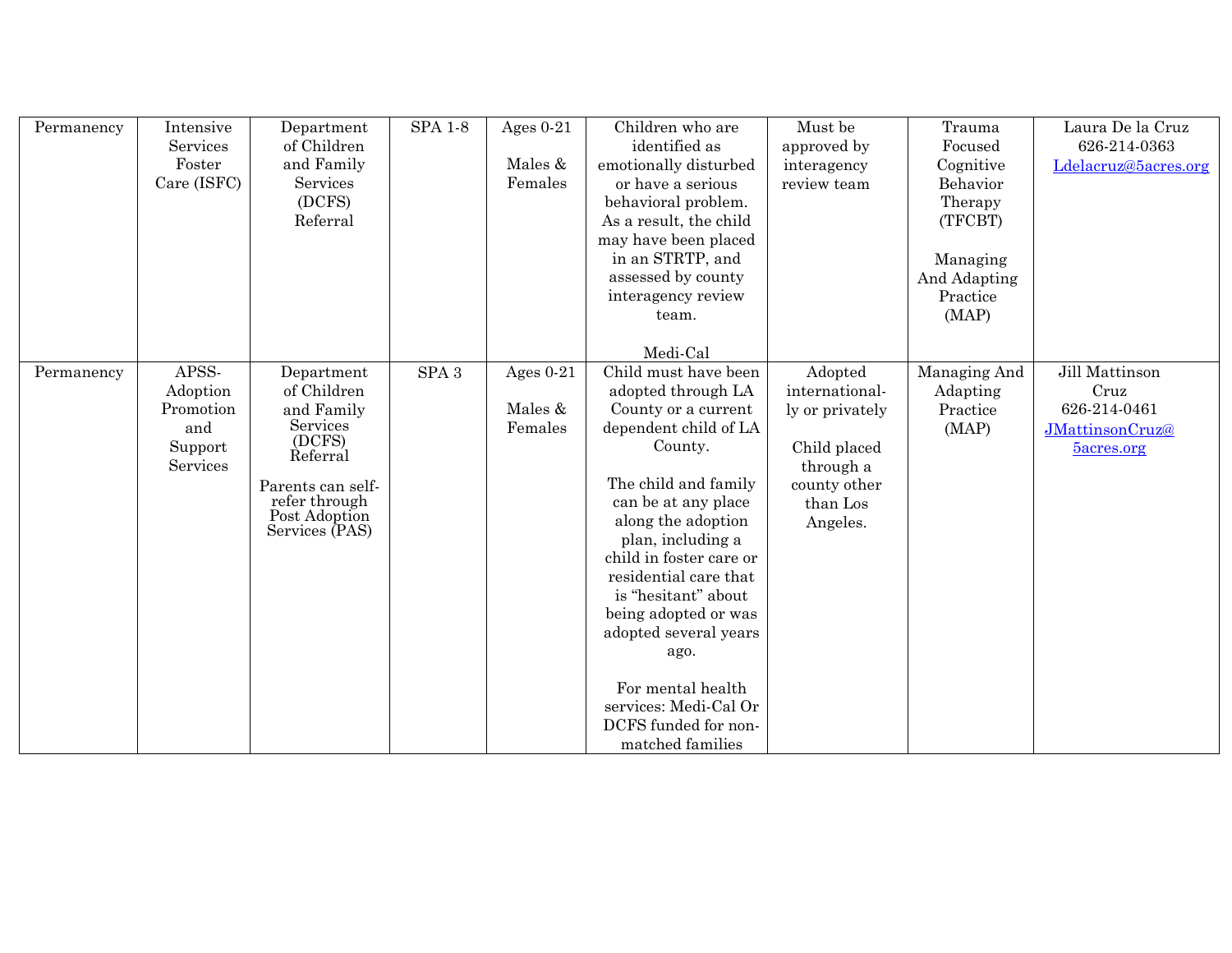| Community | Community | Department             | SPA <sub>3</sub> | Ages 2- | Medi-Cal               | Severe               | Managing     | Diana Mondragon       |
|-----------|-----------|------------------------|------------------|---------|------------------------|----------------------|--------------|-----------------------|
| Based     | Based     | of Mental              |                  | 20.99   |                        | developmental delays | And Adapting | 626-214-0402          |
| (CB)      | Program   | Health (DMH)           |                  |         | Indigent<br>(PEI only) |                      | Practice     | DMondragon@5acres.org |
|           |           | Department             |                  | Males & |                        | Severe substance     | (MAP)        |                       |
|           |           | of Children            |                  | Females |                        | abuse                |              |                       |
|           |           | and Family             |                  |         |                        |                      | Trauma       |                       |
|           |           | Services <sup>®</sup>  |                  |         |                        |                      | Focused      |                       |
|           |           | (DCFS)                 |                  |         |                        |                      | Cognitive    |                       |
|           |           | Parents can            |                  |         |                        |                      | Behavior     |                       |
|           |           | self-refer             |                  |         |                        |                      | Therapy      |                       |
|           |           |                        |                  |         |                        |                      | (TFCBT)      |                       |
|           |           | Referrals              |                  |         |                        |                      |              |                       |
|           |           | generated<br>by school |                  |         |                        |                      | Positive     |                       |
|           |           | or MD                  |                  |         |                        |                      | Parenting    |                       |
|           |           | with parent            |                  |         |                        |                      | Practices    |                       |
|           |           | consent                |                  |         |                        |                      |              |                       |
|           |           |                        |                  |         |                        |                      | (PPP)        |                       |
|           |           |                        |                  |         |                        |                      |              |                       |
|           |           |                        |                  |         |                        |                      |              |                       |
|           |           |                        |                  |         |                        |                      |              |                       |
|           |           |                        |                  |         |                        |                      |              |                       |
|           |           |                        |                  |         |                        |                      |              |                       |
|           |           |                        |                  |         |                        |                      |              |                       |
|           |           |                        |                  |         |                        |                      |              |                       |
|           |           |                        |                  |         |                        |                      |              |                       |
|           |           |                        |                  |         |                        |                      |              |                       |
|           |           |                        |                  |         |                        |                      |              |                       |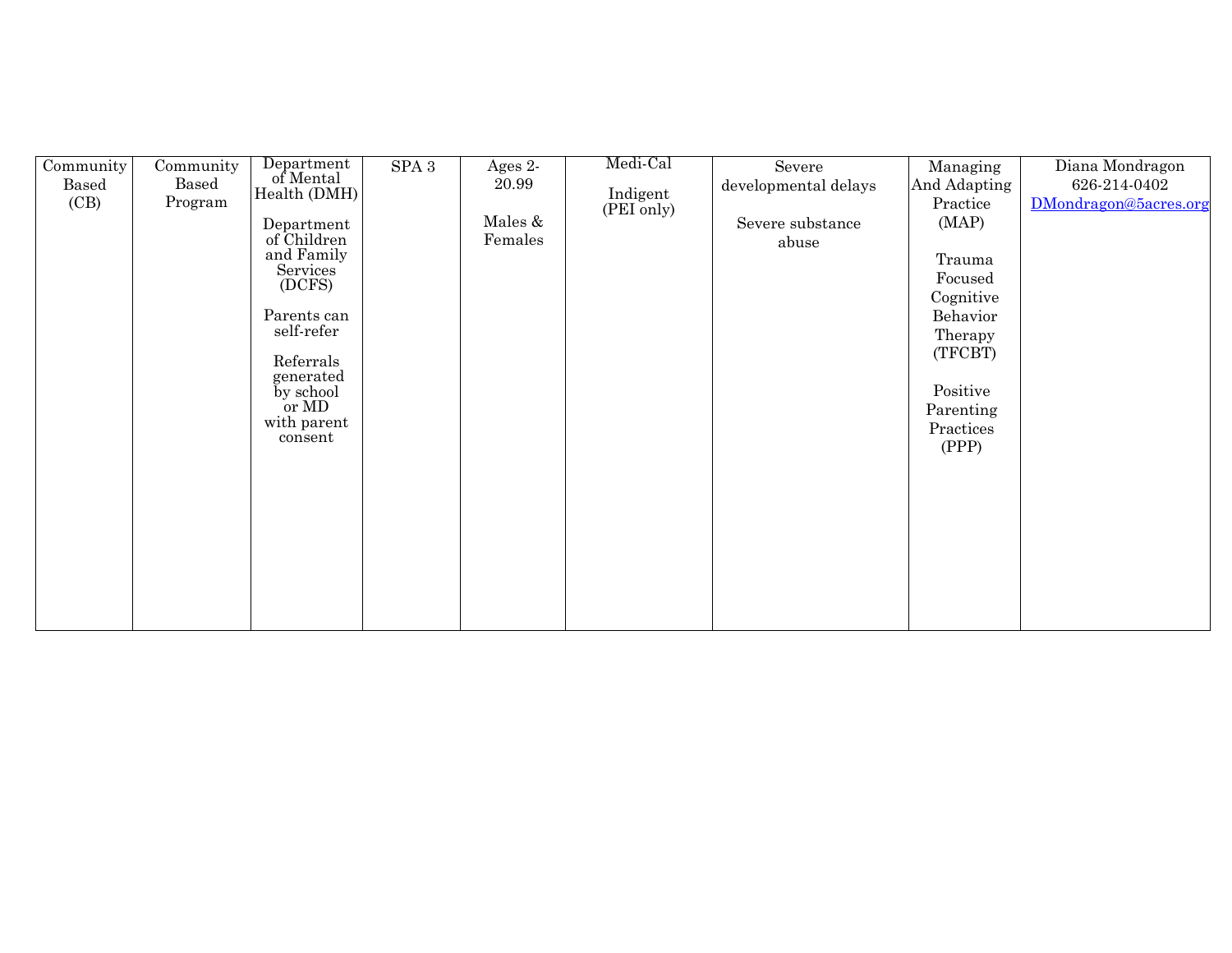| Community | Therapeutic | Department<br>of Children      | <b>SPA 1-8</b> | Ages $4-21$ | Medi-Cal | Severe               | $\rm N\mskip-1.5mu\rm M\mskip-1.5mu\rm M$ | Laura Cervantes       |
|-----------|-------------|--------------------------------|----------------|-------------|----------|----------------------|-------------------------------------------|-----------------------|
| Based     | Behavioral  |                                |                |             |          | developmental delays |                                           | 626-993-3109          |
| (CB)      | Services    | and Family                     |                | Males &     |          |                      |                                           | LCervantes@5acres.org |
|           | (TBS)       | Services<br>(DCFS)             |                | Females     |          | Severe substance     |                                           |                       |
|           |             |                                |                |             |          | abuse                |                                           |                       |
|           |             | Referrals                      |                |             |          |                      |                                           |                       |
|           |             | generated                      |                |             |          |                      |                                           |                       |
|           |             | by school                      |                |             |          |                      |                                           |                       |
|           |             | or MD                          |                |             |          |                      |                                           |                       |
|           |             | with parent<br>consent         |                |             |          |                      |                                           |                       |
|           |             |                                |                |             |          |                      |                                           |                       |
|           |             | Department of<br>Mental Health |                |             |          |                      |                                           |                       |
|           |             |                                |                |             |          |                      |                                           |                       |
|           |             | (DMH)                          |                |             |          |                      |                                           |                       |
|           |             |                                |                |             |          |                      |                                           |                       |
|           |             |                                |                |             |          |                      |                                           |                       |
|           |             |                                |                |             |          |                      |                                           |                       |
|           |             |                                |                |             |          |                      |                                           |                       |
|           |             |                                |                |             |          |                      |                                           |                       |
|           |             |                                |                |             |          |                      |                                           |                       |
|           |             |                                |                |             |          |                      |                                           |                       |
|           |             |                                |                |             |          |                      |                                           |                       |
|           |             |                                |                |             |          |                      |                                           |                       |
|           |             |                                |                |             |          |                      |                                           |                       |
|           |             |                                |                |             |          |                      |                                           |                       |
|           |             |                                |                |             |          |                      |                                           |                       |
|           |             |                                |                |             |          |                      |                                           |                       |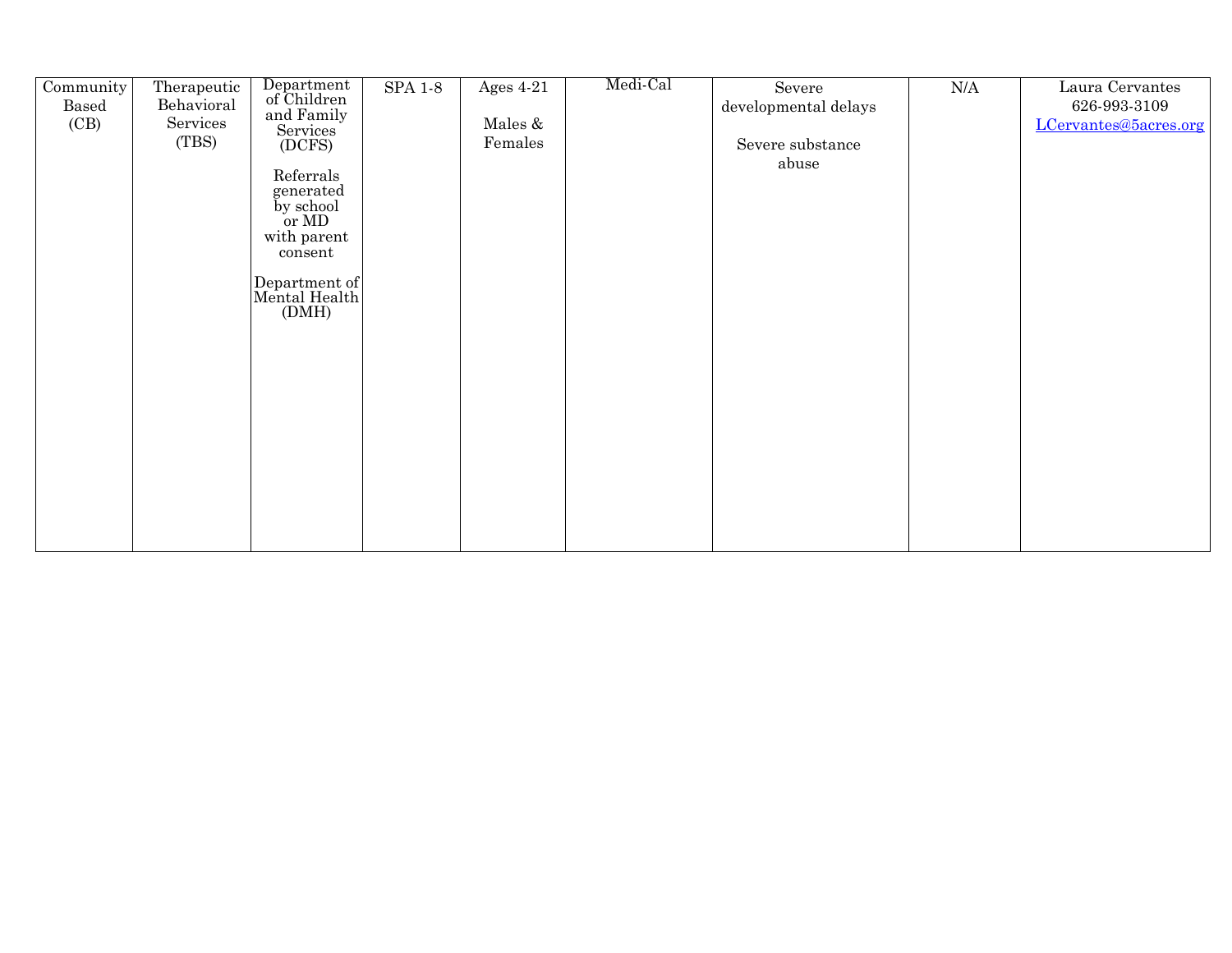| Community<br><b>Based</b><br>Specialty<br>(CBS) | Deaf Services<br>Program                         | Department<br>of Mental<br>Health (DMH)<br>Department<br>of Children<br>and Family<br>Services<br>(DCFS)<br>Parents can<br>self-refer<br>Referrals<br>generated<br>by school<br>or MD<br>with parent<br>consent        | <b>SPA 1-8</b><br>within LA<br>county | Ages 2-<br>20.99<br>Males &<br>Females | Medi-Cal<br>Deaf or Hard of<br>Hearing | Actively psychotic<br>Actively suicidal or<br>homicidal                                                           | Managing<br>And Adapting<br>Practice<br>(MAP)<br>Trauma<br>Focused<br>Cognitive<br>Behavioral<br>Therapy<br>$(TF-CBT)$                                                   | Amy Kay<br>626-993-3165<br>AKay@5acres.org<br>Ann Ramage<br>626-993-3112<br>ARamage@5acres.org         |
|-------------------------------------------------|--------------------------------------------------|------------------------------------------------------------------------------------------------------------------------------------------------------------------------------------------------------------------------|---------------------------------------|----------------------------------------|----------------------------------------|-------------------------------------------------------------------------------------------------------------------|--------------------------------------------------------------------------------------------------------------------------------------------------------------------------|--------------------------------------------------------------------------------------------------------|
| Community<br><b>Based</b><br>Specialty<br>(CBS) | Parent-Child<br>Interaction<br>Therapy<br>(PCIT) | Department<br>of Mental<br>Health (DMH)<br>Department<br>of Children<br>and Family<br><b>Services</b><br>(DCFS)<br>Parents can<br>self-refer<br>Referrals<br>generated<br>by school<br>or MD<br>with parent<br>consent | $\rm SPA$ $3$                         | Ages 2-7<br>Males &<br>Females         | Medi-Cal                               | Severe<br>developmental delays<br>with child or parent<br>Actively psychotic<br>Actively suicidal or<br>homicidal | Parent-Child<br>Interaction<br>Therapy<br>(PCIT)<br>Managing<br>And Adapting<br>Practice<br>(MAP)<br>Trauma<br>Focused<br>Cognitive<br>Behavioral<br>Therapy (TF-<br>CBT | Leslie Ho-ng<br>626-993-3110<br>LKHo-ng@5acres.org<br>Ann Ramage<br>626-993-3112<br>ARamage@5acres.org |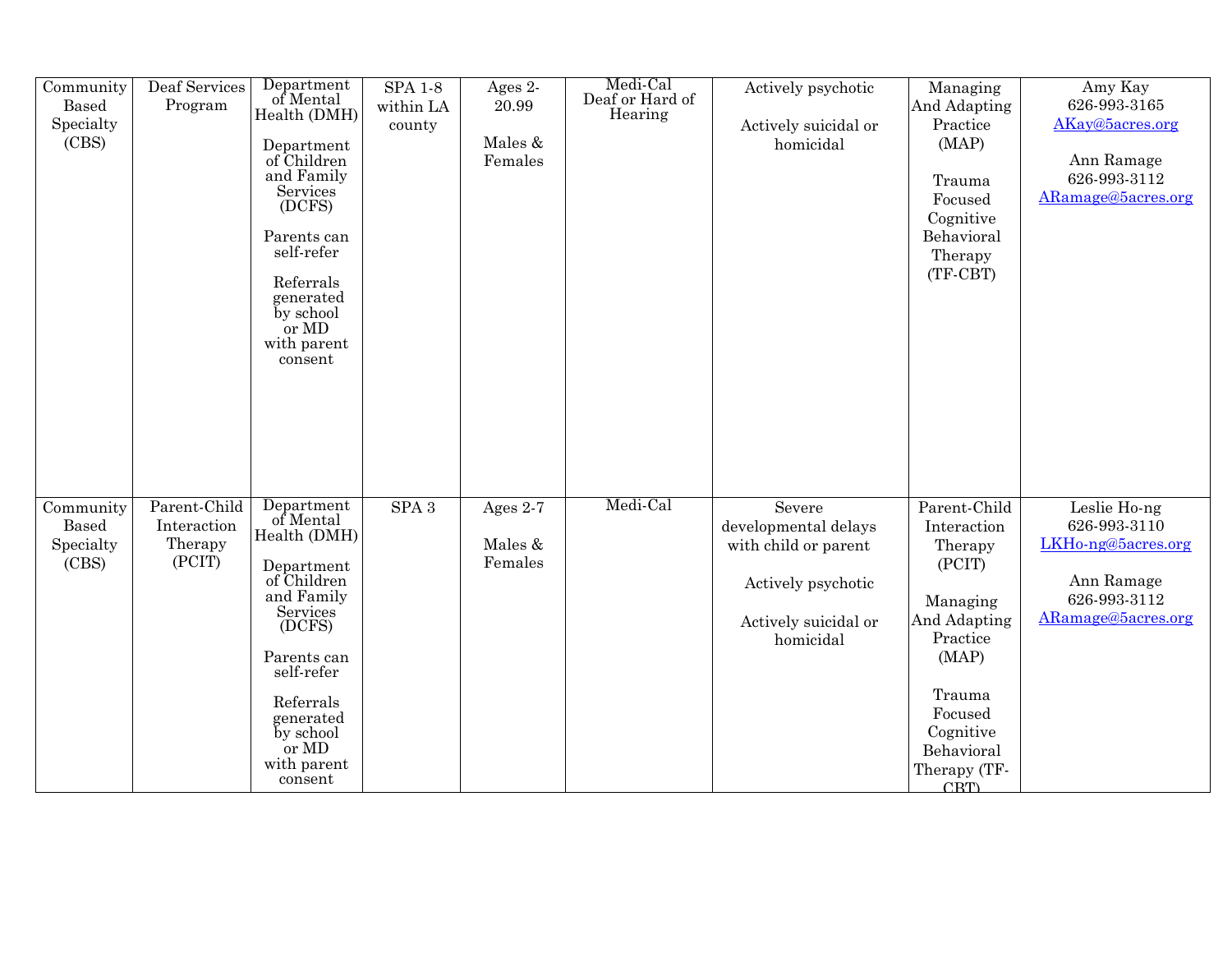| Community<br><b>Based</b><br>Specialty<br>(CBS) | Multi-<br>disciplinary<br>Assessment<br>(MAT)               | Department<br>of Children<br>and Family<br>Services<br>(DCFS)                                                                                                                           | SPA <sub>3</sub>                      | Ages $2 -$<br>20.99<br>Males &<br>Females | Medi-Cal<br>Out of County<br>Medi-Cal                                                                                                                                                                                                              | Children who do not<br>have Medi-Cal                                                                                   | N/A                                                                                                                  | Leslie Ho-ng<br>626-993-3110<br>LKH <sub>0</sub> -ng@5acres.org                                              |
|-------------------------------------------------|-------------------------------------------------------------|-----------------------------------------------------------------------------------------------------------------------------------------------------------------------------------------|---------------------------------------|-------------------------------------------|----------------------------------------------------------------------------------------------------------------------------------------------------------------------------------------------------------------------------------------------------|------------------------------------------------------------------------------------------------------------------------|----------------------------------------------------------------------------------------------------------------------|--------------------------------------------------------------------------------------------------------------|
| Community<br><b>Based</b><br>Specialty<br>(CBS) | <b>Foster Family</b><br>Program (FFP)                       | Self-referral                                                                                                                                                                           | <b>SPA 1-8</b><br>within LA<br>county | Ages 2-<br>20.99<br>Males &<br>Females    | Medi-Cal<br>Client has (or had)<br>an open case with<br><b>DCFS</b><br>Court minute order<br>for mental health<br>services                                                                                                                         | Severe<br>developmental delays<br>Severe substance<br>abuse<br>Actively psychotic<br>Actively suicidal or<br>homicidal | Managing<br>And Adapting<br>Practice<br>(MAP)<br>Trauma<br>Focused<br>Cognitive<br>Behavioral<br>Therapy (TF-<br>CDT | Leslie Ho-ng<br>626-993-3110<br>LKHo-ng@5acres.org<br>Ann Ramage<br>626-993-3112<br>ARamage@5acres.org       |
| Community<br><b>Based</b><br>Specialty<br>(CBS) | Department<br>of Mental<br>Health,<br>Wraparound<br>Program | Department<br>of Mental<br>Health (DMH)<br><b>SRTS</b><br>Department<br>of Children<br>and Family<br>Services<br>(DCFS)<br>Probation<br>Department<br><b>Family Voice</b><br>and Choice | SPA <sub>3</sub>                      | Ages $2-21$<br>Males &<br>Females         | Must be identified<br>as Katie A.<br>Subclass<br>Involvement with<br>DCFS, Probation,<br>or qualify for AAP<br>Client presents<br>with urgent or<br>intensive mental<br>health needs<br>At risk<br>of/transitioned to a<br>higher<br>level of care | N/A                                                                                                                    | N/A<br>Not required<br>but can be<br>utilized in<br>treatment                                                        | Wendy Gutierrez<br>626-993-3127<br>WGutierrez@5acres.org<br>Ann Ramage<br>626-993-3112<br>ARamage@5acres.org |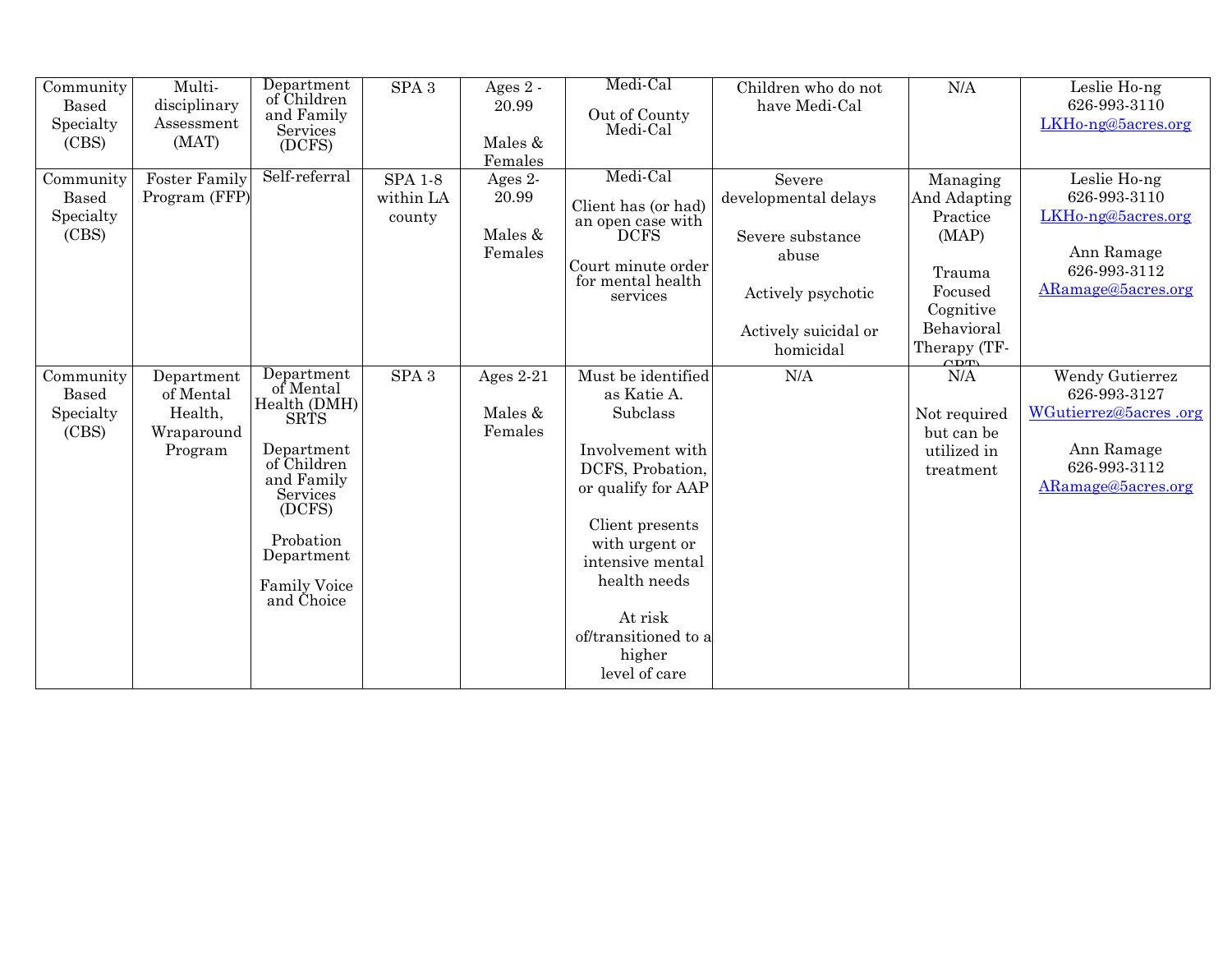| Community<br>Based<br>Specialty<br>(CBS)        | Aftercare                                                            | Department of<br>Children and<br>Family<br>Services<br>(DCFS)<br>Referral         | $\rm Not$ SPA<br>Specific             | Ages $6-18$<br>Males &<br>Females      | Medi-Cal | Linked to other services<br>Admitted into an STRTP<br>Family refusal | $\rm N\mskip-1.5mu\rm M\mskip-1.5mu\rm M$<br>Not required<br>but can be<br>utilized in<br>treatment | Wendy Gutierrez<br>626-993-3127<br>WGutierrez@5acres.org<br>Ann Ramage<br>626-993-3112<br>ARamage@5acres.org |
|-------------------------------------------------|----------------------------------------------------------------------|-----------------------------------------------------------------------------------|---------------------------------------|----------------------------------------|----------|----------------------------------------------------------------------|-----------------------------------------------------------------------------------------------------|--------------------------------------------------------------------------------------------------------------|
| Community<br><b>Based</b><br>Specialty<br>(CBS) | <b>Intensive Field</b><br>Capable<br>Clinical<br>Services<br>(IFCCS) | Department<br>of Mental<br>Health (DMH)<br>via SRTS<br>Family Voice<br>and Choice | <b>SPA 1-8</b><br>within LA<br>county | Ages 2-<br>20.99<br>Males &<br>Females | Medi-Cal | Children who do not have<br>Medi-Cal                                 | N/A                                                                                                 | Wendy Gutierrez<br>626-993-3127<br>WGutierrez@5acres.org<br>Ann Ramage<br>626-993-3112<br>ARamage@5acres.org |